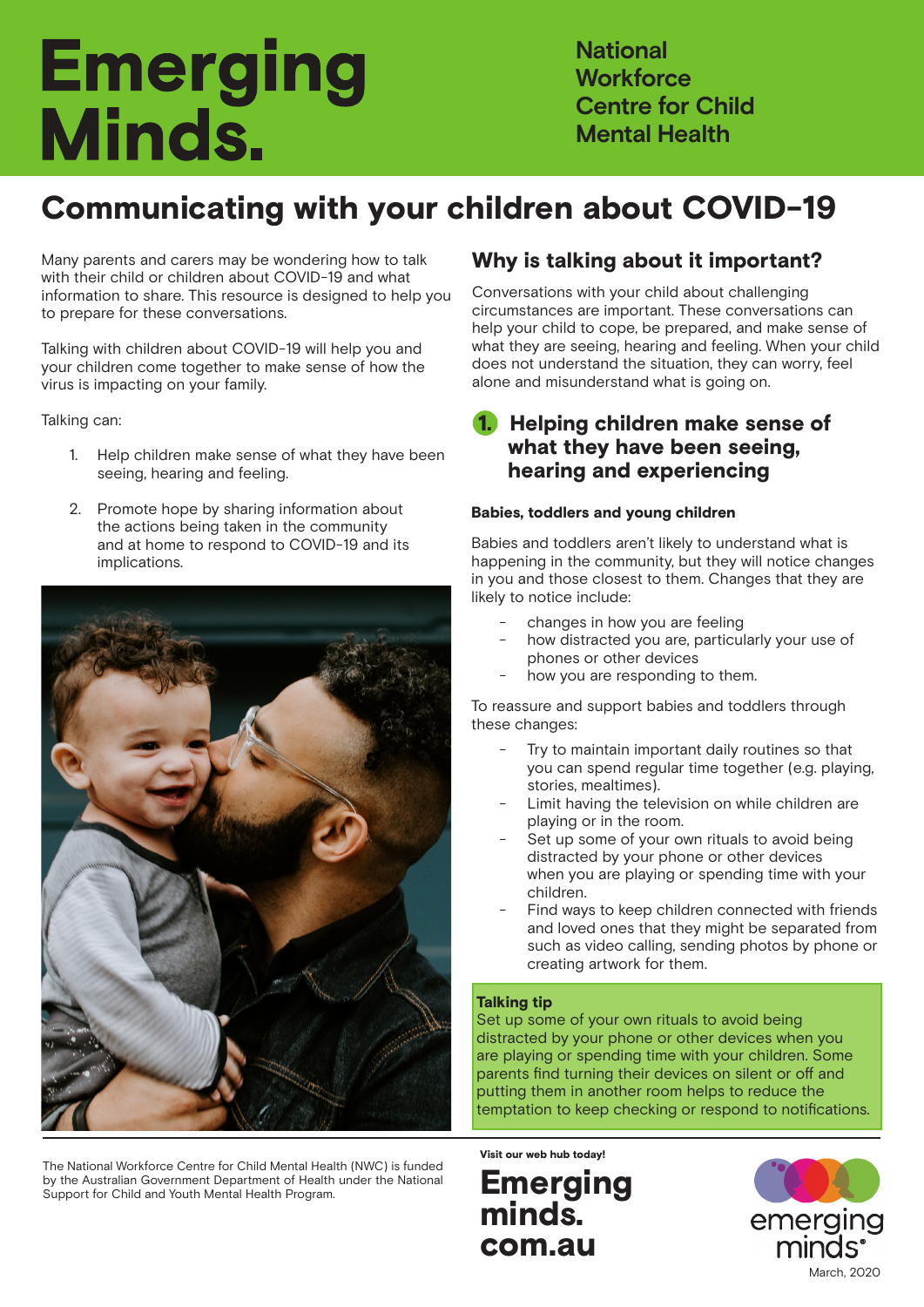#### Older children

Children, just like adults, are often exposed to so much information that it can be difficult to sort through what is fact, fiction and what is unknown. It is likely that many children are confused by the volume of information that is circulating at the moment, or worried about what they have heard. Talking with your children can help you understand what they are worried about and respond with accurate information or help them to find it.

#### Finding reliable sources of information to help you respond

Select two to three trusted and reliable sources and familiarise yourself with information that can give you the up-to-date facts. Sticking to these sources means you don't have to curate the misinformation, myths and rumours that are widespread and can cause you and your children additional worry.

Reliable information sources to consider include: Department of Health: www.health.gov.au Health Direct: www.healthdirect.gov.au/coronavirus UNICEF: www.unicef.org/coronavirus/covid-19

Try to limit you and your family's exposure to media and news about COVID-19, as it can quickly become overwhelming. Reduce video news - both on TV and in your newsfeed - and when you do check-in be sure to select reliable sources and be consistent in using these. There are many rumours and sources of inaccurate information that can contribute to your own and your family's worry.

#### Check in with yourself

Before you start a conversation with your child, check in with yourself. Are you ready to talk about this? Are you prepared for questions that might come? Do you have enough accurate information? And importantly, do you have worries, concerns or anxiety about these events?

If you feel you cannot answer these questions it might not be the best time to talk. Tell your child you will do some homework first and then make time to sit down with them. In the meantime, find something you can do together so that they do not feel left to their own worries.

#### Starting the conversation

When you feel the time is right to talk with your child, open the conversation gently. As much as possible, give space for your child to talk, and to lead the conversation. Be sure to listen to what they say. This is their opportunity to ask questions, and to make sense of what is happening.

Try hard not to jump into the conversation but to leave time for your child to think, talk and to pause as they may have more to say and might just be looking for the words to help them express their feelings. Sit with them for short pauses to make sure they have now finished with that thought.

The National Workforce Centre for Child Mental Health (NWC) is funded by the Australian Government Department of Health under the National **Emerging** 

You might like to help start the conversation by focussing on what your child has experienced at home, at school or in the community. Some examples include:

*You have probably been hearing lots of things about (e.g. a virus, COVID-19, people getting sick etc), did you have any questions about it?* 

*You might have noticed I have been a bit distracted looking at my phone and the news a lot lately, that's because I have been worried about (e.g. coronavirus, COVID-19). Has anything been worrying you too?* 

*The supermarket was really busy today and lots of the shelves were empty, do you know why?*

*I have started doing my work from home, do you know why?*

Try to answer any questions as honestly and as simply as you can, in an age appropriate way.

Stick to the facts but remember that you don't have to talk about the graphic details.

Correct any misconceptions, but don't deny the seriousness of what is happening, or what they are concerned about. If you aren't sure, be confident in saying you don't know but that you will try to find out.

#### How you feel matters too!

Most of us are worrying about what is happening – and that is okay. Give yourself permission and time to think about what is worrying you. In the short term, worry can be useful as it can help us focus our thinking on the challenges we are facing and plan how to respond.

It can be helpful to write down your worries and then think about the things you feel you can deal with now and the things you might need more information or support with.

It is also important to find ways to give yourself a break from worry and from thinking about what is happening.

Your usual ways of relaxing are important for your wellbeing.

If you are struggling to relax, now might be the time to try out some new strategies such as getting outside, practising mindfulness or listening to music.

Free apps like the Smiling Mind (www.smilingmind.com. au/smiling-mind-app) are a great way to access short guided meditations and mindfulness techniques.

If your child is also worried you might like share what you find helpful.

Visit our web hub today!

Emerging<br>minds. com.au

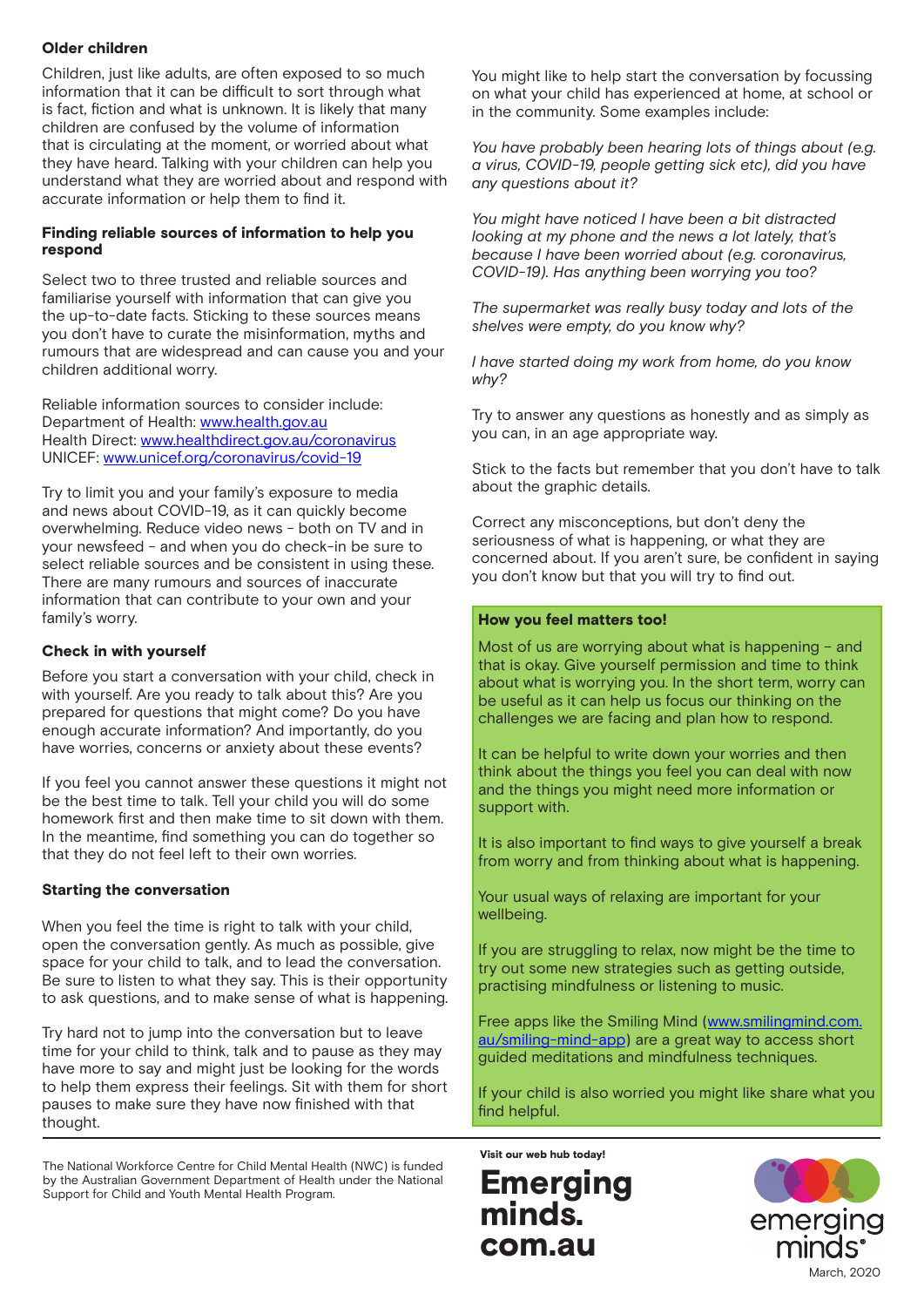#### Some common concerns and questions

Some common concerns and questions from children are included below, along with example responses for you to consider.

#### What will happen if I get it?

*You sound very worried about this, what have your heard?*

Allow your child to fully answer so you can hear what their worries are.

*If you get sick, we will do all the things we normally do when you're not well. We will contact the doctor and they might want to test whether you have the virus. If they do, we may have to wait a day or so to find out if it is the virus or a cold or flu.* 

*In the meantime, we will self-isolate as a family. This means we'll be staying at home and not having contact with anyone else, except for Facetime or WhatsApp.* 

*If the test comes back positive, and you're well enough to be at home, we will keep on self-isolating for at least 14 days or until you're not able to pass the virus on to anyone. By doing this we're helping to stop the bug from spreading to other people.* 

*I know this might be a bit boring and hard but we'll make the most of it with movies, stories and lots of chill out time together.*

#### • What will happen to Nana and Pa?

Be honest with your answers especially if grandparents are in high risk groups, and do not make promises that they will not get sick.

*Are you worried that Nana and Pa might get sick?* 

Allow your child to fully answer so you can hear what their worries are.

If grandparents have good health:

*Nana and Pa are in the older age group and that does place them at a greater risk, but they are healthy and active and have been putting things in place to help keep themselves safe and well.* 

#### More generally:

*I know you may have heard a lot about older people being more at risk, and yes this is true, but as a country we are trying very hard to protect our older people. You may have heard things about special shopping times and about making sure hospitals have enough doctors and nurses. If Nana and Pa do get sick they might stay at home or could go to hospital. We won't be able to visit, but we will be able to keep in touch by phone or Messenger.* 

The National Workforce Centre for Child Mental Health (NWC) is funded by the Australian Government Department of Health under the National **Emerging** 

#### • How long will it last?

Clarify what your child means with a question like this, for example are they asking how long someone will be sick or how long all the changes will be in place?

How long the virus will be around is unknown so be clear not to say things that are incorrect or to make promises that it will all be over soon.

*The illness can last just a few days in some people, but other people may be sick for longer.*

*It's difficult to say how long the changes will be around. What we do know is that scientists and doctors are working around the clock to learn as much as they can about COVID-19 and come up with the best ways to treat it.* 

*In the meantime, we can do our bit by hanging out at home and catching up with friends on WhatsApp instead of heading to (netball, footy, dancing etc.).* 

#### • Why can't we go to sport/events/church etc?

*One of the things that we know about COVID-19 is that it can be transmitted from person to person by droplets from coughing and sneezing.* 

*So, to help keep people well the government has put in place rules to try and stop the virus spreading and that means reducing gatherings where lots of people are together in one place.* 

*This is pretty tough because we all enjoy going to (footy, dancing, church etc.) but for now it's really important for us to do our bit to help.* 

*What sorts of things do you think we can do as a family to stay well but keep connected with our friends and community, even if we can't be all together in the same place?* 

#### Take time to really listen

Before you answer your child's questions, it is important to remember to allow them to talk.

For example, if your child is scared of catching COVID-19, it may be easy to assume they are scared of becoming very sick. However, they might be more worried about not seeing friends or putting a burden on you to care for them when they know there is so much else happening.

Take time to really listen so that you are best able to address their worries or concerns.

minds. com.au Visit our web hub today!